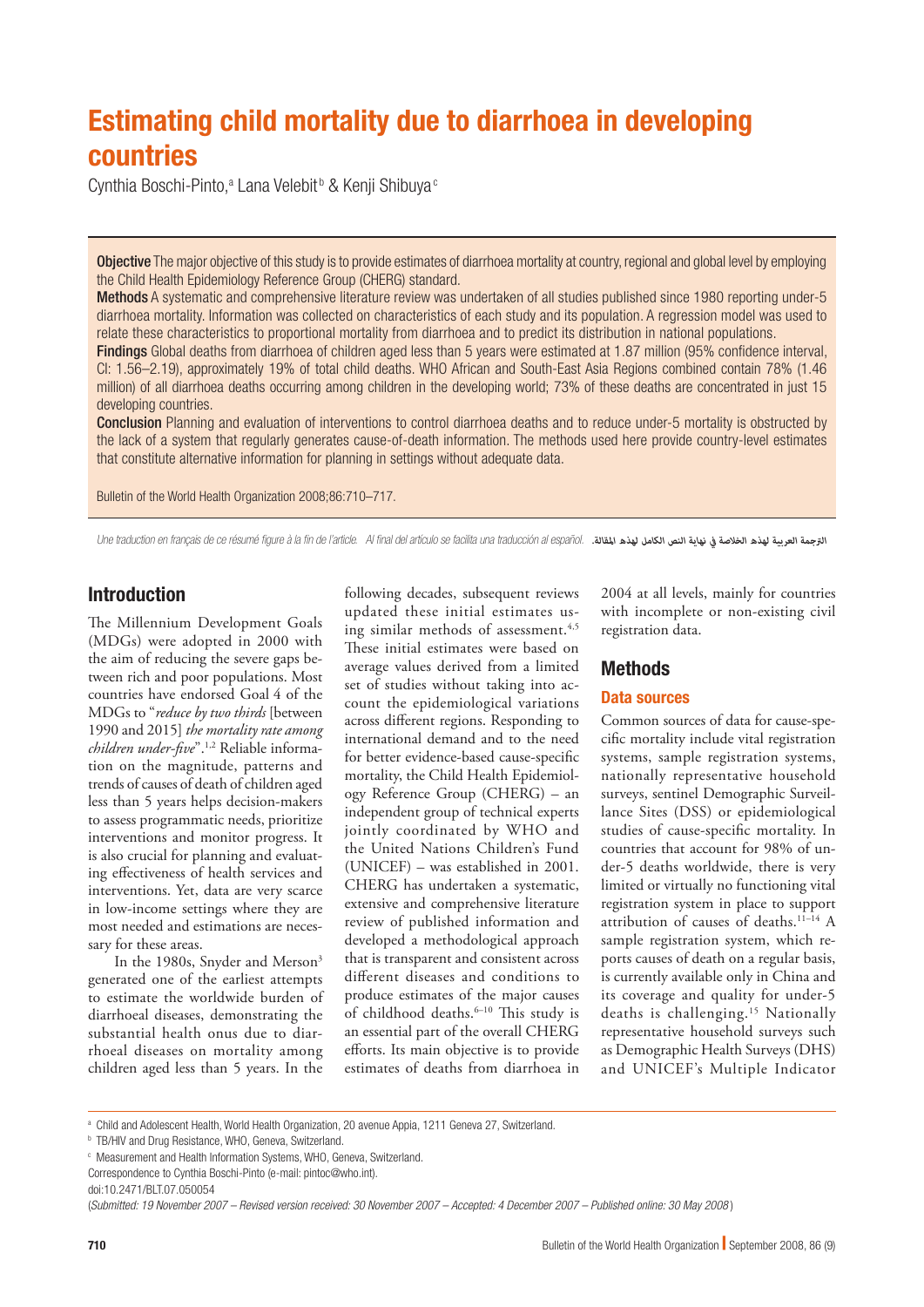#### Cynthia Boschi-Pinto et al.

Cluster Surveys (MICS) do not usually report on causes of death, and DSS data were not available until very recently.16 Epidemiological studies currently constitute the main source of data available and were therefore used in this review for estimating diarrhoeaspecific mortality.

#### Search strategy

Studies included in the analysis were identified through a systematic search of the scientific literature published since 1980. Medline was searched using the terms: "developing countries", "mortality/death", different spellings of "diarrhoea" and combinations of these terms. No restriction was placed on publication language.

The search identified a total of 804 papers of which 207 were kept for review of abstracts. The reference sections of the studies retrieved were reviewed to identify additional papers. Studies were then assessed to ensure that they met the main inclusion criteria: (i) direct or derivable diarrhoea-specific proportional mortality data; (ii) a minimum of 25 total deaths; (iii) a maximum of 25% of unknown or undetermined causes of death; (iv) community-based studies with at least 1 year of follow-up; and (v) follow-up time multiple of 12 months to minimize seasonal effects. Data were abstracted onto standardized paper forms by two independent abstractors, double-entered into an electronic database, and validated. Table 1 (available at: [http://www.who.](http://www.who.int/bulletin/volumes/86/9/07-050054/en/index.html) [int/bulletin/volumes/86/9/07-050054/](http://www.who.int/bulletin/volumes/86/9/07-050054/en/index.html) [en/index.html](http://www.who.int/bulletin/volumes/86/9/07-050054/en/index.html)) summarizes the main characteristics of the studies retained for the final analysis.

#### Adjustment of age groups

As not all studies reported on age ranges that were suitable for immediate inclusion in the analysis, we developed and applied a correction algorithm to adjust for age groups. By doing so, all data referred to the same age group (0–59 months), allowing for the inclusion of a greater number of studies in the analysis.

## Proportional mortality model

A traditional approach to estimating cause-specific mortality is to model mortality rates. Instead, we have decided to model proportional mortality as this is the measure of interest when

assessing causes of death by country. Moreover, as the WHO process for estimating causes of death is based on the estimation of under-5 mortality level, followed by the allocation of the causes of under-5 mortality,<sup>6</sup> proportional mortality is a more pertinent outcome that can be used in the completion of the estimation process.

We employed a weighted regression model to assess the relationship between the observed proportion of deaths from diarrhoea and potential explanatory variables, in an approach similar to those previously used for estimating proportion of deaths from pneumonia.<sup>6,10,17</sup>

Covariates included in the final model were those available from the studies selected, so that the model could reflect the relationship more accurately than in the conventional approach of using national averages. The variables included were: under-5 all-cause mortality and dummy variables for mid-year of study and for nine WHO subregions.<sup>18</sup>

All-cause under-5 mortality was obtained for the same (or comparable) site from which the proportional diarrhoea mortality information was derived, as follows: (i) directly abstracted or calculated from available data in the study (30 studies); (ii) obtained from the authors when not possible to calculate from published data (three studies); (iii) obtained from DHS data (11 studies); or (iv) obtained using a method similar to that used for the adjustment of age groups (three studies). As under-5 mortality rates were reported in different measures (rates, risks or ratios) in the publications, we have transformed those provided as mortality rates  $\binom{5m_0}{5m_0}$ into a single metric – the probability (risk) of a child dying before reaching the age of 5 years  $({}^5q_0)$ .

WHO subregions are defined on the basis of levels of child and adult mortality: A, very low child and very low adult mortality; B, low child and low adult mortality; C, low child and high adult mortality; D, high child and high adult mortality; E, high child and very high adult mortality.18 The nine low- and middle-income subregions included in the model are: African Region (AFR) D and E; Region of the Americas (AMR) B and D; South-East Asia Region (SEAR) B and D, Eastern Mediterranean Region (EMR) B and D and Western Pacific Region (WPR) B.

Other potentially important variables considered for inclusion in the model, such as coverage of oral rehydration therapy, access to clean water, and health system indicators, were only available for a very limited number of studies at site level and thus could not be incorporated in the model.

Child mortality due to diarrhoea in developing countries

The regression coefficients obtained from the final model were used to predict the proportion of deaths from diarrhoea at country level by using national information on under-5 mortality in 2004 and data for the corresponding subregion. The number of deaths from diarrhoea in the year 2004 was estimated by applying the model-predicted diarrhoea-proportional mortality to the number of under-5 deaths in each country. These were then aggregated to provide subregional, regional, and global (low- and middle-income countries) estimates. Detailed information on the estimates of all-cause under-5 deaths can be found elsewhere.<sup>19</sup>

#### Uncertainty analysis

Uncertainty estimates were generated using the standard errors obtained from the prediction model and running 10 000 Monte Carlo simulations.

# **Results**

## Study characteristics

Of the 68 studies that met the inclusion criteria, 47 were kept in the analysis because they provided data that enabled us to either abstract or calculate site-specific under-5 mortality rates (Table 1).

Seven studies presented data for more than one point in time, and one study provided data for different study populations, adding up to 56 data points and representing a total of 210 000 all-cause deaths and 33 500 diarrhoea deaths. Three data points were from nationally representative studies, seven from studies carried out in urban settings and 43 (77%) from those carried out in rural areas. This distribution compares well with that of the rural and urban populations in the countries studied.

Fig. 1 shows the location of the 47 studies retained from the literature search, revealing the regional distribution of study sites as follows: 23 data points (41%) in AFR, 17 (30%) in SEAR, and 12 (21%) in AMR. There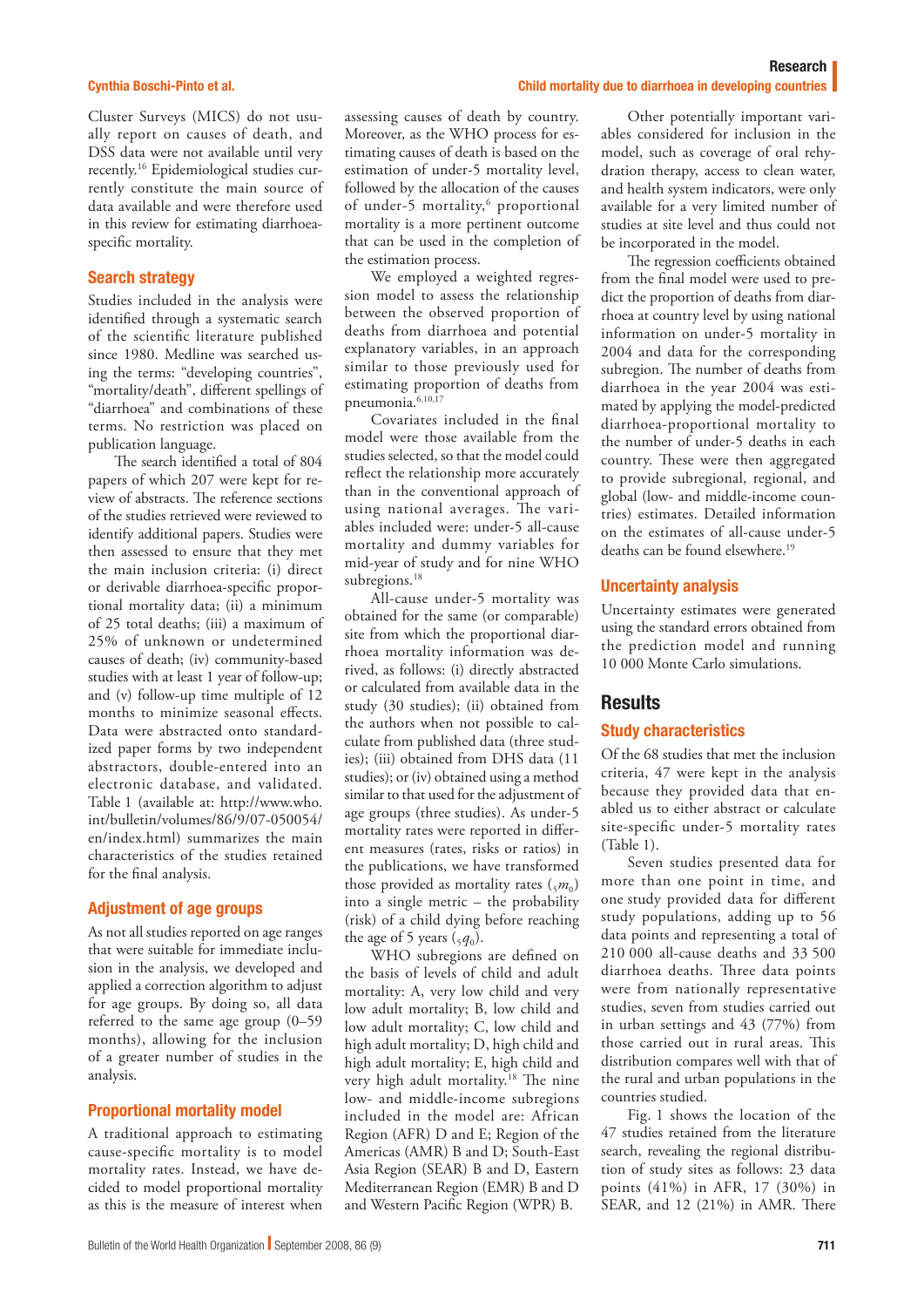Fig. 1. Distribution of epidemiological studies used in the analysis



*Source*: ref 13.

were very few studies or information available from EMR or WPR. The scarcity of information in these two regions is a fact, not only for diarrhoea mortality, but for other diseases and conditions as well.<sup>8,13</sup>

Studies were distributed around an average mid-surveillance year of 1990. Two studies were carried out in the 1970s. As for the remaining 54 data points, the mid-year of data collection was between 1980 and 1984 for 14 observations, between 1985 and 1989 for 26 observations and between 1990 and 1994 for 13 observations. Only one study was completely carried out after 1995. In recent years, low-mortality studies were seen more than highmortality studies, reflecting the secular downward trend in child mortality that has been accompanied by a decrease in the proportion of deaths due to diarrhoea. The age-adjusted (0–59 months) diarrhoea-proportional mortality ranged from 4.6% in Brazil in 1997<sup>20</sup> to 47.7% in Egypt in  $1980.<sup>21</sup>$ 

## Model specifications

The final regression model was (standard errors in brackets):

logit(% *diarrhoea deaths*) = 5.31 +  $2.38(h_5q_0) + 2.01(time) +$ 8.56(*subregion*) [3.67, 1.02, 0.97, 1.92]

where  $ln_5q_0$  is the natural logarithm of the risk of dying between birth and 5 years in the study site, *time* is a dummy variable for mid-year of study (1 for 1990 and after, 0 for before 1990) and *subregion* is a dummy variable for WHO subregions (1 for SEAR B and D combined, 0 for the other subregions). The goodness-of-fit was satisfactory, as reflected by the *R*² of 0.60. There was no systematic deviation among the residual.

## External validation

A simple validation technique that is commonly used is to compare the model outputs with empirical data other than those used in the model. We searched the latest data from DHS and other nationally representative surveys in which verbal autopsy was used to obtain information on causes of death among children aged less than 5 years. We have identified three recently published surveys with available information from Bangladesh (DHS

2005),<sup>22</sup> Cambodia (DHS 2005)<sup>23</sup> and Liberia (Food Security and Nutritional Survey 2006).<sup>24</sup> The difference in cause categories made direct comparison difficult, particularly for Bangladesh and Cambodia. The only comparable data set was that from Liberia where the model-based estimate and empirically observed figure for the proportion of diarrhoea deaths were 15.9% (95% CI: 12.4–19.3) and 16.1%, respectively. This is not sufficient to validate the entire set of extrapolations but it does illustrate the performance of our method in countries where a vital registration system does not exist or is incomplete.

# Subregional, regional and global estimates

Estimates of diarrhoea-proportional mortality for nine low-and middleincome WHO subregions are shown in Table 2, together with point estimates of the number of deaths due to diarrhoea and corresponding uncertainty ranges. The model-based global point estimate of 1.87 million (uncertainty range: 1.56–2.19) diarrhoea deaths corresponds to nearly 19% of the 10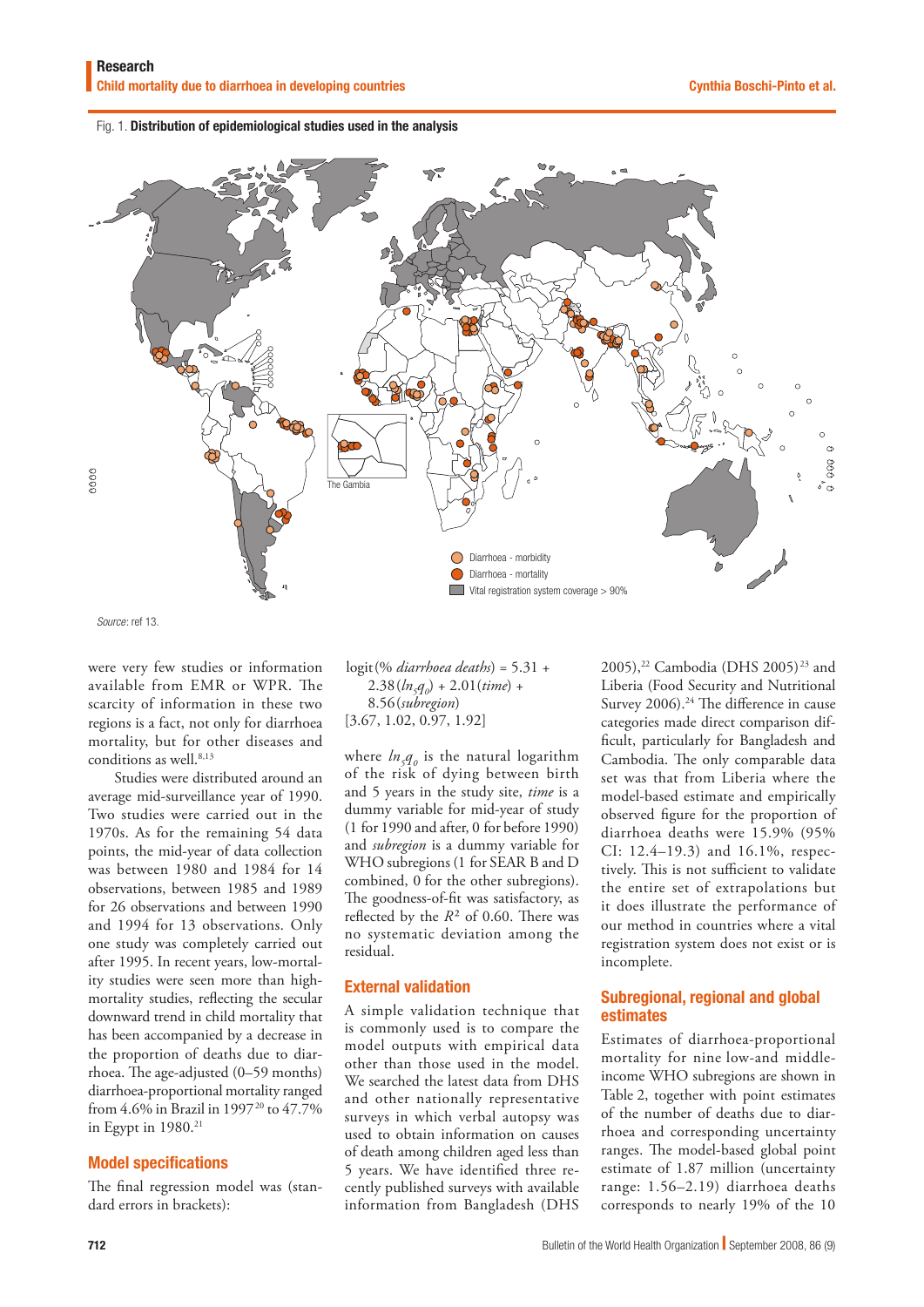#### Cynthia Boschi-Pinto et al.

million under-5 deaths that occurred in the world in 2004.14 AFR and SEAR assemble together 78% (1.46 million) of all diarrhoea deaths occurring in the developing world (Fig. 2).

SEAR D suffers the highest average burden of diarrhoea-proportional mortality (25%) as well as highest numbers of death (651 000 diarrhoea deaths). It follows AFR D (402 000 deaths), AFR E (365 000 deaths), and EMR D (221 000). In SEAR B, AFR D, and AFR E, the median of diarrhoeaproportional mortality is around 17%. The lowest proportions and numbers of death were observed in the low child mortality region of the Americas (AMR B) and in EMR B.

#### Country estimates

Table 3 shows the top 15 countries ranked according to the number of under-5 deaths due to diarrhoeal diseases. These 15 countries account for 73% of all under-5 diarrhoeal deaths occurring worldwide. India alone is responsible for more than half a million diarrhoeal deaths.

# **Discussion**

Despite several attempts to estimate mortality from diarrhoea over the past decades and in recent years, the uncertainty surrounding its current level remains quite high. This occurs partly because of the lack in quality and number of available data and partly because of the lack of consistency in methods. We systematically reviewed studies that

Table 2. Estimates of diarrhoea deaths among children aged less than 5 years in lowand middle-income regions of the world, 2004

| <b>WHO</b> region               | <b>Mortality</b><br>stratum <sup>a</sup> | <b>Average of</b><br>diarrhoea-proportional<br>mortality $(\%)$ | <b>Estimated</b><br>diarrhoea deaths<br>(thousands) | <b>Uncertainty</b><br>ranges<br>(thousands) |
|---------------------------------|------------------------------------------|-----------------------------------------------------------------|-----------------------------------------------------|---------------------------------------------|
| African (AFR)                   | D                                        | 17.8                                                            | 402                                                 | $346 - 455$                                 |
|                                 | F                                        | 17.5                                                            | 365                                                 | $315 - 413$                                 |
| Americas (AMR)                  | B                                        | 13.3                                                            | 35                                                  | $30 - 40$                                   |
|                                 | $\Box$                                   | 14.9                                                            | 14                                                  | $12 - 16$                                   |
| Eastern Mediter-                | <sub>B</sub>                             | 13.4                                                            | 12                                                  | $10 - 14$                                   |
| ranean (EMR)                    | $\Box$                                   | 16.9                                                            | 221                                                 | 190-250                                     |
| South-East Asia                 | <sub>B</sub>                             | 22.3                                                            | 44                                                  | $34 - 53$                                   |
| (SEAR)                          | $\Box$                                   | 24.5                                                            | 651                                                 | 500-793                                     |
| <b>Western Pacific</b><br>(WPR) | <sub>B</sub>                             | 13.8                                                            | 105                                                 | $90 - 118$                                  |
| <b>World</b>                    |                                          | 18.7                                                            | 1870                                                | 1558-2193                                   |

a WHO subregions are defined on the basis of levels of child and adult mortality: A, very low child and very low adult mortality; B, low child and low adult mortality; C, low child and high adult mortality; D, high child and high adult mortality; E, high child and very high adult mortality.

provided child cause-specific mortality published since 1980 and employed a rigorous and transparent approach to estimate current country, regional, and global diarrhoea mortality.

#### Recent estimates

Two recent studies presented global estimates of child deaths due to diarrhoea that were equal to 2.5 million<sup>5</sup> and 2.1 million.25 A third review has estimated that 22% of all deaths among under-5s in sub-Saharan Africa and 23% in south Asia were caused by diarrhoeal diseases in the year 2000.<sup>8</sup>

The point estimate in our study resulted in 1.87 million deaths with an uncertainty range of 1.56 and 2.19 million deaths. These results are slightly lower than those calculated in the three other recent reviews. The main reasons for the differences encountered between this study and those by Kosek et al.<sup>5</sup> and Parashar et al.<sup>25</sup> are most probably due to the different data and methods employed.

In the present study, we performed a thorough literature review and took advantage of best available data to adjust for age, time, all-cause under-5 mortality, and regional mortality strata. Our approach has four major advantages when compared to earlier estimates. First, the method used here is transparent with all data sources available on the web. In addition, it is consistent with the CHERG systematic review protocol and comparable to the method used across different causes of under-5 deaths.<sup>6-10</sup> Second, the adjustment for age groups had not been previously used in the estimation of deaths from diarrhoea and has enabled the inclusion of a larger number of data points in the analysis. Third, our study did not assume that the locations where studies were carried out were representative of the whole country. The use of local covariates to relate to proportional diarrhoea mortality and the use of national level variables to extrapolate estimates to national levels

#### Fig. 2. Distribution of deaths due to diarrhoea in low- and middle-income countries in 5 WHO regions

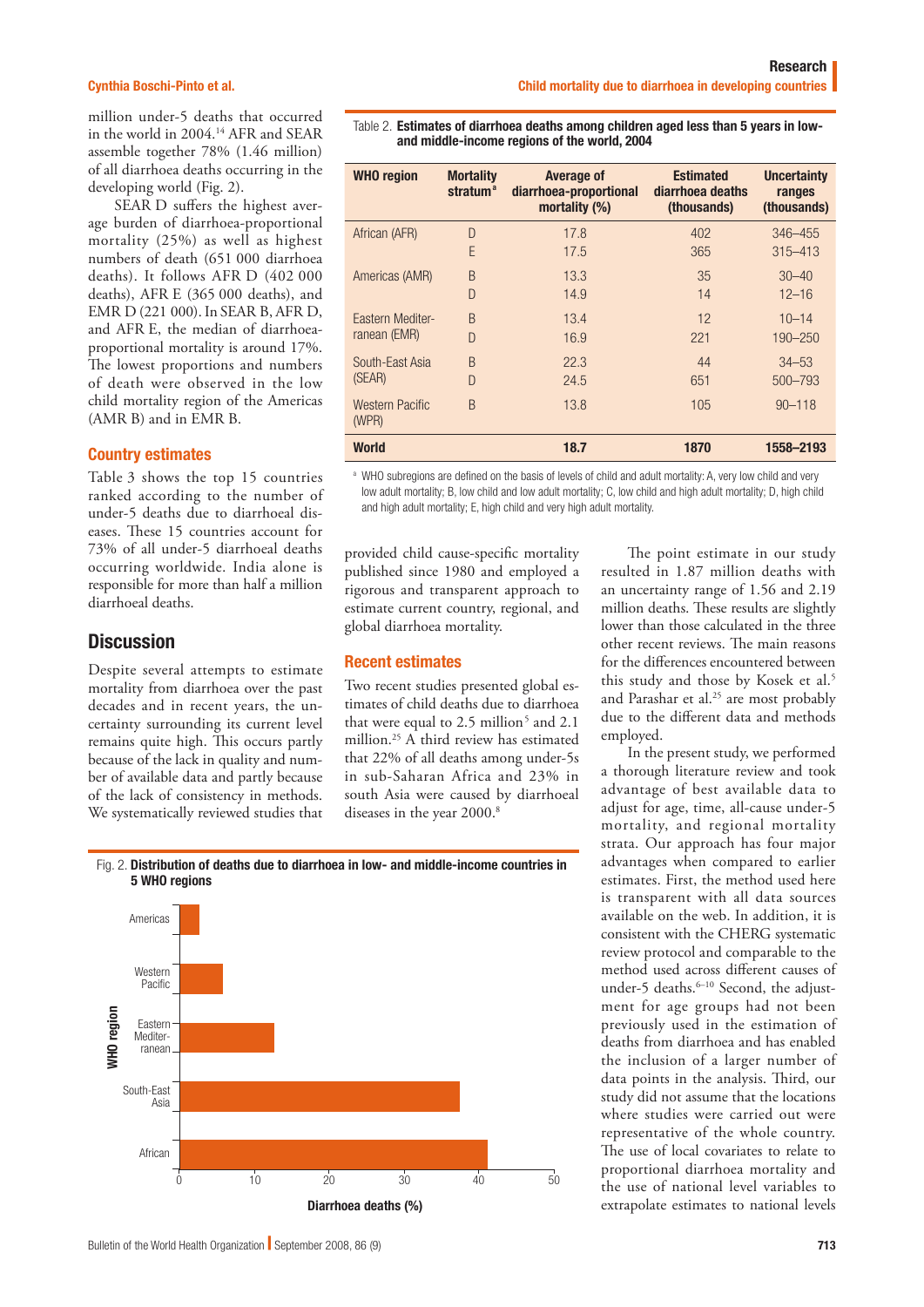is intended to provide a correction for this common biased assumption. Finally, our approach enables estimation of diarrhoea mortality at country level, not just of regional averages.

The method employed in our study is closer to that used by Morris et al.,<sup>8</sup> also developed within CHERG. One of the possible reasons for the somewhat lower estimates calculated in our analysis are the different sources of data. We have included 57 data points in our analysis as opposed to the 38 included in the review by Morris et al., mostly from sub-Saharan Africa and south Asia. In our review, there is a larger number of studies from the Americas, where the proportions of deaths due to diarrhoea are lower than in sub-Saharan Africa and south Asia. Other likely reasons for the differences are the different covariates included for modelling and the different models employed, which have diverse assumptions and statistical properties. It is worth noting that the multicause model has also provided higher estimates for the proportion of malaria deaths in sub-Saharan Africa (24%) than the 18% estimated by the single-cause model proposed by Rowe et al.9 Besides, the all-cause model has not taken into account the high proportion of HIV mortality in the AFR E subregion. It is likely that this may have resulted in an overestimation of the proportion of the other causes of death.

## Limitations

There are some limitations intrinsic to the type of review and meta-analysis used in our assessment. Locations where special population studies are conducted are rarely representative of the entire countries as they are usually carried out in populations that are either easy to access or have atypical mortality patterns. However, using local variables in the model and national level variables to predict country estimates should account, at least in part, for this potential site bias.

The inclusion of mid-year of study in the model could be seen as reflecting both time and place of study as studies conducted in different years could also be from different places. Yet, time distribution of the studies within each region is very similar. Furthermore, the use of a dichotomous dummy variable

Table 3. Countries accounting for three-quarters of deaths due to diarrhoea in the developing regions of the world, 2004

| <b>Country</b>                   | <b>WHO subregion<sup>a</sup></b> | Deaths due to diarrhoea<br>(thousands) |
|----------------------------------|----------------------------------|----------------------------------------|
| India                            | <b>SEARD</b>                     | 535                                    |
| Nigeria                          | AFR D                            | 175                                    |
| Democratic Republic of the Congo | AFR E                            | 95                                     |
| Ethiopia                         | AFR E                            | 86                                     |
| Pakistan                         | <b>EMRD</b>                      | 77                                     |
| China                            | <b>WPRB</b>                      | 74                                     |
| Bangladesh                       | <b>SEARD</b>                     | 69                                     |
| Afghanistan                      | <b>EMRD</b>                      | 65                                     |
| Indonesia                        | <b>SEAR B</b>                    | 39                                     |
| Angola                           | AFR D                            | 34                                     |
| <b>Niger</b>                     | AFR D                            | 33                                     |
| Uganda                           | AFR E                            | 28                                     |
| <b>Myanmar</b>                   | <b>SEARD</b>                     | 26                                     |
| United Republic of Tanzania      | AFR E                            | 25                                     |
| Mali                             | AFR D                            | 24                                     |
| <b>Total of 15 countries</b>     |                                  | 1384                                   |

AFR, WHO African Region; AMR, WHO Region of the Americas; EMR, WHO Eastern Mediterranean Region; SEAR, WHO South-East Asia Region; WPR, Western Pacific Region.

a WHO subregions are defined on the basis of levels of child and adult mortality: A, very low child and very low adult mortality; B, low child and low adult mortality; C, low child and high adult mortality; D, high child and high adult mortality; E, high child and very high adult mortality.

for controlling for time in the regression model makes them equivalent for all countries.

Our estimates, as well as those obtained from other reviews, rely on published epidemiological studies that used mostly verbal autopsy methods in their assessment of causes of death. Consequently, they have limitations that are inherent to this type of data such as misclassification of causes of death due to imperfect sensitivity and specificity of the instrument. Misclassification of causes of death is likely to be random; therefore it does not necessarily imply that the distribution of these causes will be biased. We have not attempted to correct for the possible measurement errors introduced by the use of verbal autopsy<sup>26,27</sup> because there was not enough site-specific information from validation studies to enable an adequate adjustment.<sup>27</sup>

It is also worth noting that most (68%) of the data used in this review refer to studies that were carried out between the late 1980s and early 1990s and that the latest mid-year of observation was 1997. This represents a lag time of almost 10 years. Currently, available data are unable to capture possible recent changes in diarrhoea mortality

either due to changes in interventions, their coverage, or new emerging diseases and competing causes of death, with the exception of HIV/AIDS which is captured by the use of subregional levels of mortality.

## Public health implications

Estimates obtained here can be used as the starting point for the monitoring of cause of death at country, regional and global levels in the future. Clearly, such estimates do not replace empirical data. Nevertheless, they are an invaluable tool for guiding decision-making and prioritizing interventions in child health strategies and planning in countries where vital registration or other sources of community-based data on causes of death are not available. Importantly, such an estimation process is exceptionally useful for identifying gaps in information and for developing approaches to tackling data problems.

# Conclusion

Information on causes of death for children aged less than 5 years has not increased significantly since the late 1980s. The lack of systems able to generate representative quality data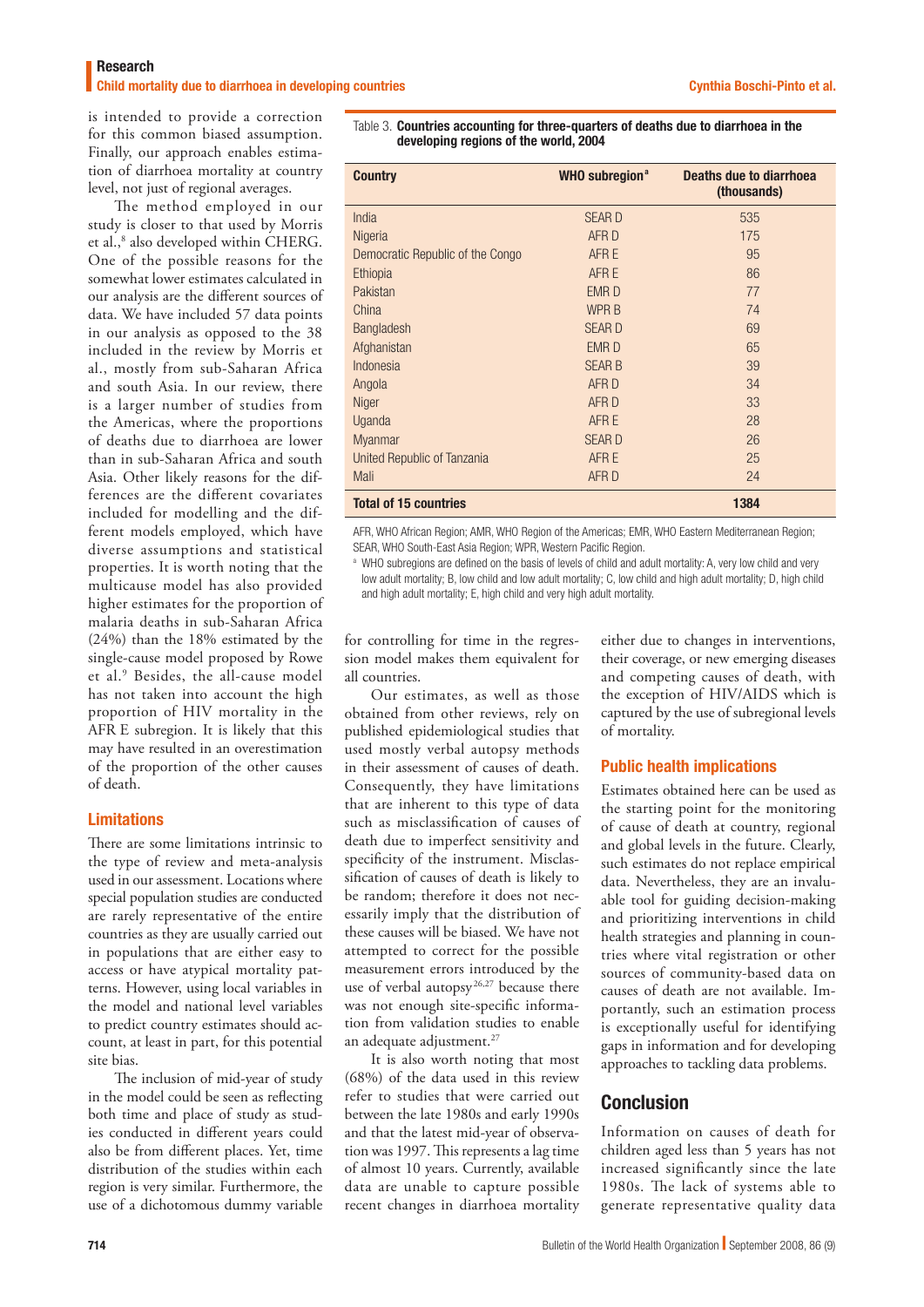#### Cynthia Boschi-Pinto et al.

on a regular basis is one of the major obstacles for international and national planning to reduce under-5 mortality. By providing best possible estimates of the distribution of causes of death, CHERG methods have proven to be a transient alternative to countries without adequate information. The main CHERG standards for estimating the burden of mortality, used in this review include: (i) thorough literature search; (ii) data abstraction exercise performed by two independent data abstractors and with two independent data entries; (iii) very strict inclusion and exclusion criteria; and (iv) use of local covariates to predict national estimates. We strongly believe that these

#### Research Child mortality due to diarrhoea in developing countries

rigorous criteria ensured that inputs for the current estimates consisted of the most valid information available and that the modelling of local variables to predict national estimates was performed using an innovative and best possible approach. Results presented here should thus allow settings without adequate information to draw a reasonable picture of the burden of under-5 diarrhoea mortality that should ultimately result in practical planning for the prioritization of interventions and decision-making. ■

#### Acknowledgements

This work was done through CHERG, coordinated by the Department of Child and Adolescent Health and Development and supported by the Department of Measurement and Health Information Systems of WHO. We thank Bob Black and members of CHERG for their critical review of the methods. We thank Colin Mathers, Doris Ma Fat and Mie Inoue for providing data related to the WHO mortality database. We also thank Cesar Victora and Bernardo Horta for providing additional data from their cohort study.

Funding: The Bill and Melinda Gates Foundation provided financial support for the work of CHERG.

Competing interests: None declared.

#### Résumé

#### Estimation de la mortalité infanto-juvénile due à la diarrhée dans les pays en développement

Objectif Le principal objectif de cette étude est de fournir des estimations de la mortalité par diarrhée aux niveaux mondial, régional et national, en utilisant la norme du Groupe de référence pour l'épidémiologie de la santé de l'enfant (CHERG).

Méthodes Une revue systématique et exhaustive de la littérature a été réalisée sur l'ensemble des études publiées depuis 1980 et traitant de la mortalité par diarrhée des moins de cinq ans. Des informations ont été recueillies sur les caractéristiques de chaque étude et de sa population. Un modèle par régression a été utilisé pour relier ces caractéristiques à la mortalité proportionnelle par diarrhée et pour prédire sa distribution dans les populations nationales.

Résultats A l'échelle mondiale, le nombre de décès par diarrhée chez les moins de cinq ans a été estimé à 1,87 million (intervalle de confiance à 95 %, IC : 1,56-2,19), soit approximativement 19 % du nombre total de décès d'enfants. La Région africaine et la Région de l'Asie du Sud-est de l'OMS totalisent 78 % (1,46 millions) des décès par diarrhée se produisant chez les enfants du monde en développement et 73 % de ces décès se concentrent dans 15 pays en développement seulement.

Conclusion La planification et l'évaluation des interventions pour endiguer la mortalité par diarrhée et pour réduire la mortalité des moins de cinq ans se heurtent à l'absence de système générant régulièrement des données sur les causes de décès. Les méthodes utilisées dans cette étude fournissent des estimations nationales, qui constituent des données de substitution pour la planification dans les pays ne disposant pas de données appropriées.

## Resumen

#### Mortalidad en la niñez por diarrea en los países en desarrollo

Objetivo El principal objetivo de este estudio fue aportar estimaciones de la mortalidad por diarrea a nivel de país, regional y mundial aplicando los criterios del Grupo de Referencia en Epidemiología de la Salud Infantil (CHERG).

Métodos Se llevó a cabo una revisión sistemática y detallada de la bibliografía para identificar todos los estudios publicados desde 1980 en los que se notificaran cifras de la mortalidad por diarrea entre los menores de cinco años. Se reunió información sobre las características de cada estudio y la población estudiada, y se usó un modelo de regresión para relacionar esas características con la mortalidad proporcional por diarrea y predecir su distribución en la población de cada país.

Resultados La mortalidad mundial por diarrea entre la población menor de cinco años se estimó en 1,87 millones (intervalo de confianza del 95%: 1,56–2,19), lo que supone aproximadamente el 19% de la mortalidad total en la niñez. Las regiones de África y Asia Sudoriental de la OMS acumulan entre ambas el 78% (1,46 millones) de todas las muertes por diarrea registradas entre los niños en el mundo en desarrollo; y el 73% de estas defunciones se concentran en sólo 15 países en desarrollo.

Conclusión La planificación y evaluación de las intervenciones encaminadas a controlar la mortalidad por diarrea y reducir la mortalidad de los menores de cinco años se ve dificultada por la falta de un sistema que genere información sobre las causas de mortalidad de manera regular. Los métodos aquí utilizados aportan estimaciones a nivel de país a modo de información alternativa para las actividades de planificación en los entornos que carecen de datos suficientes.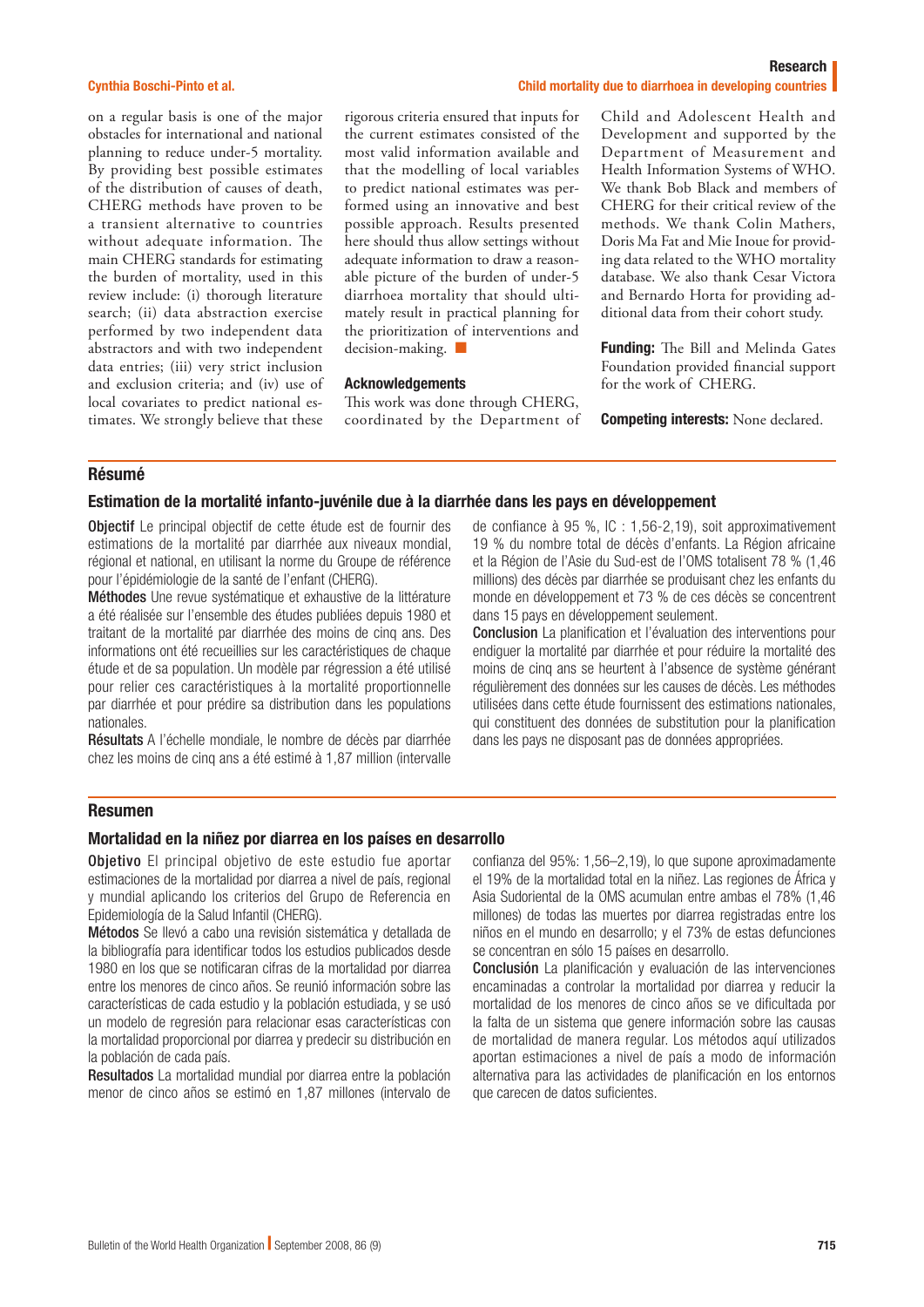# **ملخص**

# **َّ تقدير معدل وفيات األطفال الناجمة عن اإلسهال يف البلدان النامية**

ا**لغرض:** استهدفت هذه الدراسة في المقام الأول الحصول على تقديرات لمعدَّل الوفيات الناجمة عن اإلسهال عىل املستوى القطري واإلقليمي والعاملي، باستخدام معيار املجموعة املرجعية لوبائيات صحة الطفل.

ا**لطريقة:** أُجريت مراجعة منهجية وشاملة لجميع الدراسات التي نُشِرَت منذ عام 1980 حول وفيات الأطفال الذين هم دون سن الخامسة بسبب الإسهال. وجُمعَت معلومات حول خصائص كل دراسة وعدد المشاركين فيها. واستُخدم ُّ منوذج للتحوف للربط بني هذه الخصائص وبني نسبة الوفيات الناجمة عن الإسهال، وللتنبُّؤ بتوزَّع نسبة الوفيات هذه في الفئات السكانية الوطنية.

**املوجودات:** ُ قِّدرت وفيات األطفال، الذين هم دون سن الخامسة، بسبب الإسهال، على الصعيد العالمي، بنحو 1.87 مليون طفل (بفاصلة ثقة 95%،

إذ تراوحت من 1.56 إىل 2.19 ِّ (، وميثل هذا العدد %19 من جميع وفيات الأطفال. واستأثر الإقليم الأفريقي وإقليم جنوب شرق آسيا معاً بنسبة 78% (1.46 مليون طفل) من جميع وفيات الأطفال الناجمة عن الإسهال في العالم النامي؛ وتركّزت 73% من هذه الوفيات في 15 بلداً نامياً.

**االستنتاج:** َّ تتعرض مداخالت التخطيط والتقيـيم، الرامية إىل مكافحة الوفيات الناجمة عن الإسهال وإلى خفض وفيات الأطفال الذين هم دون سن الخامسة، للعراقيل بسبب االفتقار إىل نظام قادر عىل توليد معلومات منتظمة حول ِّ أسباب الوفاة. وتقدم الطريقة املستخدمة يف هذه الدراسة تقديرات قطرية ِّمتثل معلومات بديلة للتخطيط يف األماكن التي تفتقر إىل املعطيات الكافية.

#### References

- 1. *United Nations Millennium Declaration 2000*. Available from: [http://www.](http://www.un.org/millennium/declaration/ares552e.htm) [un.org/millennium/declaration/ares552e.htm](http://www.un.org/millennium/declaration/ares552e.htm) [accessed on 19 May 2008].
- 2. *United Nations Millennium Development Goals*. Available from: [http://www.](http://www.un.org/millenniumgoals/) [un.org/millenniumgoals/](http://www.un.org/millenniumgoals/) [accessed on 19 May 2008].
- 3. Snyder JD, Merson MH. The magnitude of the global problem of acute diarrhoeal disease: a review of active surveillance data. *Bull World Health Organ* 1982;60:604-13. [PMID: 6982783](http://www.ncbi.nlm.nih.gov/pubmed/6982783)
- 4. Bern C, Martines J, de Zoysa I, Glass RI. The magnitude of the global problem of diarrhoeal disease: a ten-year update. *Bull World Health Organ* 1992;70:705-14. [PMID:1486666](http://www.ncbi.nlm.nih.gov/sites/entrez?cmd=Retrieve&db=PubMed&list_uids=1486666&dopt=Abstract)
- 5. Kosek M, Bern C, Guerrant R. The global burden of diarrhoeal disease as estimated from studies published between 1992 and 2000. *Bull World Health Organ* 2003;81:197-204. [PMID:12764516](http://www.ncbi.nlm.nih.gov/sites/entrez?cmd=Retrieve&db=PubMed&list_uids=12764516&dopt=Abstract)
- 6. Bryce J, Boschi-Pinto C, Shibuya K, Black RE. WHO estimates of the causes of death in children. *Lancet* 2005;365:1147-52. [PMID:15794969](http://www.ncbi.nlm.nih.gov/sites/entrez?cmd=Retrieve&db=PubMed&list_uids=15794969&dopt=Abstract) [doi:10.1016/S0140-6736\(05\)71877-8](http://dx.doi.org/10.1016/S0140-6736(05)71877-8)
- 7. Lawn JE, Cousens S, Zupan J. 4 million neonatal deaths: When? Where? Why? *Lancet* 2005;365:891-900. [PMID:15752534](http://www.ncbi.nlm.nih.gov/sites/entrez?cmd=Retrieve&db=PubMed&list_uids=15752534&dopt=Abstract) [doi:10.1016/S0140-](http://dx.doi.org/10.1016/S0140-6736(05)71048-5) [6736\(05\)71048-5](http://dx.doi.org/10.1016/S0140-6736(05)71048-5)
- 8. Morris SS, Black RE, Tomaskovic L. Predicting the distribution of under-five deaths by cause in countries without adequate vital registration systems. *Int J Epidemiol* 2003;32:1041-51. [PMID:14681271](http://www.ncbi.nlm.nih.gov/sites/entrez?cmd=Retrieve&db=PubMed&list_uids=14681271&dopt=Abstract) [doi:10.1093/ije/dyg241](http://dx.doi.org/10.1093/ije/dyg241)
- 9. Rowe AK, Rowe SY, Snow RW, Korenromp EL, Armstrong Schellenberg JRM, Stein C, et al. The burden of malaria mortality among African children in the year 2000. *Int J Epidemiol* 2006;35:691-704. [PMID:16507643](http://www.ncbi.nlm.nih.gov/sites/entrez?cmd=Retrieve&db=PubMed&list_uids=16507643&dopt=Abstract) [doi:10.1093/](http://dx.doi.org/10.1093/ije/dyl027) ije/dvl027
- 10. Williams BG, Gouws E, Boschi-Pinto C, Bryce J, Dye C. Estimates of world-wide distribution of child deaths from acute respiratory infections. *Lancet Infect Dis* 2002;2:25-32. [PMID:11892493](http://www.ncbi.nlm.nih.gov/sites/entrez?cmd=Retrieve&db=PubMed&list_uids=11892493&dopt=Abstract) [doi:10.1016/S1473-](http://dx.doi.org/10.1016/S1473-3099(01)00170-0) [3099\(01\)00170-0](http://dx.doi.org/10.1016/S1473-3099(01)00170-0)
- 11. Black RE, Morris SS, Bryce J. Where and why are 10 million children dying every year? *Lancet* 2003;361:2226-34. [PMID:12842379](http://www.ncbi.nlm.nih.gov/sites/entrez?cmd=Retrieve&db=PubMed&list_uids=12842379&dopt=Abstract) [doi:10.1016/](http://dx.doi.org/10.1016/S0140-6736(03)13779-8) [S0140-6736\(03\)13779-8](http://dx.doi.org/10.1016/S0140-6736(03)13779-8)
- 12. Mathers CD, Ma Fat D, Inoue M, Rao C, Lopez AD. Counting the dead and what they died of: an assessment of the global status of cause of death data. *Bull World Health Organ* 2005;83:171-7. [PMID:15798840](http://www.ncbi.nlm.nih.gov/sites/entrez?cmd=Retrieve&db=PubMed&list_uids=15798840&dopt=Abstract)
- 13. Rudan I, Lawn J, Cousens S, Rowe AK, Boschi-Pinto C, Tomaskovic L, et al. Gaps in policy-relevant information on burden of disease in children: a systematic review. *Lancet* 2005;365:2031-40. [PMID:15950717](http://www.ncbi.nlm.nih.gov/sites/entrez?cmd=Retrieve&db=PubMed&list_uids=15950717&dopt=Abstract) [doi:10.1016/S0140-6736\(05\)66697-4](http://dx.doi.org/10.1016/S0140-6736(05)66697-4)
- 14. *World Health Statistics*. Geneva: WHO; 2006.
- 15. Rao C, Lopez AD, Yang G, Begg S, Ma J. Evaluating national cause-of-death statistics: principles and application to the case of China. *Bull World Health Organ* 2005;83:618-25. [PMID:16184281](http://www.ncbi.nlm.nih.gov/sites/entrez?cmd=Retrieve&db=PubMed&list_uids=16184281&dopt=Abstract)
- 16. Adjuik M, Smith T, Clark S, Todd J, Garrib A, Kinfu Y, et al. Cause-specific mortality rates in sub-Saharan Africa and Bangladesh. *Bull World Health Organ* 2006;84:181-8. [PMID:16583076](http://www.ncbi.nlm.nih.gov/sites/entrez?cmd=Retrieve&db=PubMed&list_uids=16583076&dopt=Abstract) [doi:10.2471/BLT.05.026492](http://dx.doi.org/10.2471/BLT.05.026492)
- 17. Garenne M, Ronsmans C, Campbell H. The magnitude of mortality from acute respiratory infections in children under 5 years in developing countries. *World Health Stat Q* 1992;45:180-91. [PMID:1462653](http://www.ncbi.nlm.nih.gov/sites/entrez?cmd=Retrieve&db=PubMed&list_uids=1462653&dopt=Abstract)
- 18. *The world health report 2004: changing history*. Geneva: WHO; 2004.
- 19. Mathers CD, Stein C, Ma Fat D, Rao C, Inoue M, Tomijima N, et al. *Global Burden of Disease 2000*, version 2, methods and results. [Global Programme on Evidence for Health Policy Discussion Paper No 50]. Geneva: WHO; 2002. Available from:<http://www.who.int/healthinfo/paper50.pdf> [accessed on 19 May 2008].
- 20. Antunes JL, Waldman EA. Trends and spatial distribution of deaths of children aged 12-60 months in São Paulo, Brazil, 1980-98. *Bull World Health Organ* 2002;80:391-8. [PMID:12077615](http://www.ncbi.nlm.nih.gov/sites/entrez?cmd=Retrieve&db=PubMed&list_uids=12077615&dopt=Abstract)
- 21. Tekçe B. Oral rehydration therapy: an assessment of mortality effects in rural Egypt. *Stud Fam Plann* 1982;13:315-27. [PMID:6965183](http://www.ncbi.nlm.nih.gov/sites/entrez?cmd=Retrieve&db=PubMed&list_uids=6965183&dopt=Abstract) [doi:10.2307/1965803](http://dx.doi.org/10.2307/1965803)
- 22. *Bangladesh Demographic and Health Survey 2004*. Dhaka, Bangladesh, and Calverton, MD, USA: National Institute of Population Research and Training, Mitra and Associates, and ORC Macro; 2005.
- 23. *Cambodia Demographic and Health Survey 2005*. Phnom Penh, Cambodia, and Calverton, MD, USA: National Institute of Public Health, National Institute of Statistics and ORC Macro; 2006.
- 24. *Food Security and Nutritional Survey*. Liberia: World Food Programme; 2006. Available from: http://www.humanitarianinfo.org/liberia/assessments/others/ doc/Grand%20Gedeh%20April%2005.pdf [accessed on 27 May 2008].
- 25. Parashar UD, Hummelman EG, Bresee JS, Miller MA, Glass RI. Global illness and deaths caused by rotavirus disease in children. *Emerg Infect Dis* 2003;9:565-72. [PMID:12737740](http://www.ncbi.nlm.nih.gov/sites/entrez?cmd=Retrieve&db=PubMed&list_uids=12737740&dopt=Abstract)
- 26. Anker M. The effect of misclassification error on reported cause-specific mortality fractions from verbal autopsy. *Int J Epidemiol* 1997;26:1090-6. [PMID:9363532](http://www.ncbi.nlm.nih.gov/sites/entrez?cmd=Retrieve&db=PubMed&list_uids=9363532&dopt=Abstract) [doi:10.1093/ije/26.5.1090](http://dx.doi.org/10.1093/ije/26.5.1090)
- 27. Chandramohan D, Setel P, Quigley M. Effect of misclassification error of causes of death in verbal autopsy: can it be adjusted? *Int J Epidemiol* 2001;30:509-14. [PMID:11416073](http://www.ncbi.nlm.nih.gov/sites/entrez?cmd=Retrieve&db=PubMed&list_uids=11416073&dopt=Abstract) [doi:10.1093/ije/30.3.509](http://dx.doi.org/10.1093/ije/30.3.509)
- 28. Amin R. Immunization coverage and child mortality in two rural districts of Sierra Leone. *Soc Sci Med* 1996;42:1599-604. [PMID:8771643](http://www.ncbi.nlm.nih.gov/sites/entrez?cmd=Retrieve&db=PubMed&list_uids=8771643&dopt=Abstract) [doi:10.1016/0277-9536\(95\)00024-0](http://dx.doi.org/10.1016/0277-9536(95)00024-0)
- 29. Becker SR, Diop F, Thornton JN. Infant and child mortality estimates in two counties of Liberia. Results of a survey in 1988 and trends since 1984. *Int J Epidemiol* 1993;22 Suppl.1;S56-63. [PMID:8307676](http://www.ncbi.nlm.nih.gov/sites/entrez?cmd=Retrieve&db=PubMed&list_uids=8307676&dopt=Abstract)
- 30. De Francisco A, Hall AJ, Armstrong Schellenberg JRM, Greenwood AM, Greenwood BM. The pattern of infant and childhood mortality in Upper River Division, The Gambia. *Ann Trop Paediatr* 1993;13:345-52. [PMID:7506881](http://www.ncbi.nlm.nih.gov/sites/entrez?cmd=Retrieve&db=PubMed&list_uids=7506881&dopt=Abstract)
- 31. Fontaine O, Diop B, Beau JP, Briend A, Ndiaye M. La diarrhée infantile au Sénégal. *Med Trop* (Mars) 1984;44:27-31. [PMID:6738335](http://www.ncbi.nlm.nih.gov/sites/entrez?cmd=Retrieve&db=PubMed&list_uids=6738335&dopt=Abstract)
- 32. Ghana VAST Study Team. Vitamin A supplementation in northern Ghana: effects on clinic attendances, hospital admissions, and child mortality. *Lancet* 1993;342:7-12. [PMID:8100345](http://www.ncbi.nlm.nih.gov/sites/entrez?cmd=Retrieve&db=PubMed&list_uids=8100345&dopt=Abstract) [doi:10.1016/0140-6736\(93\)91879-Q](http://dx.doi.org/10.1016/0140-6736(93)91879-Q)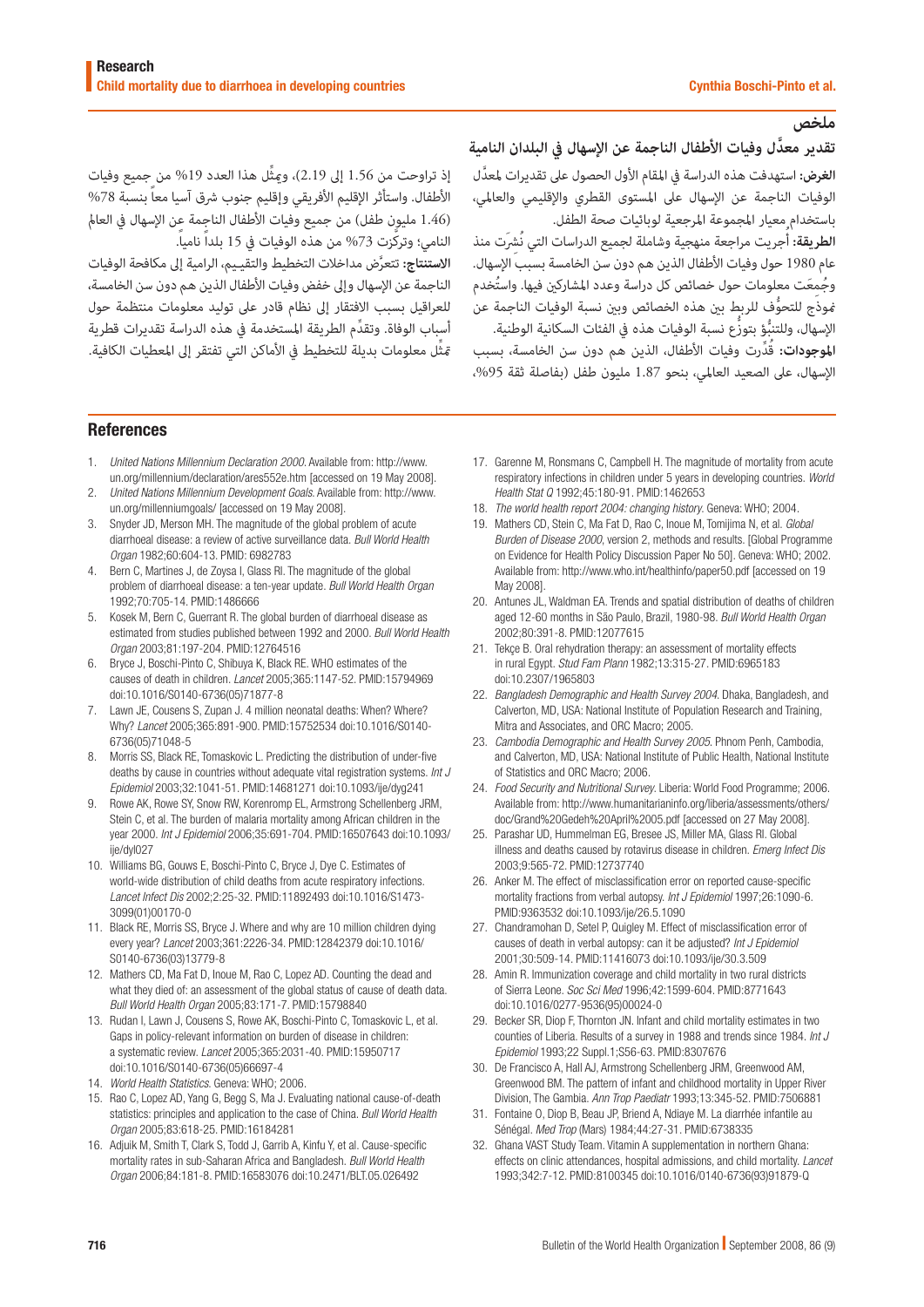#### Research

#### Cynthia Boschi-Pinto et al.

- Child mortality due to diarrhoea in developing countries
- 33. Greenwood BM, Greenwood AM, Bradley S, Tulloch S, Hayes R, Oldfield FSJ. Deaths in infancy and early childhood in a well-vaccinated, rural, West African population. *Ann Trop Paediatr* 1987;7:91-9. [PMID:2441658](http://www.ncbi.nlm.nih.gov/sites/entrez?cmd=Retrieve&db=PubMed&list_uids=2441658&dopt=Abstract)
- 34. Greenwood BM, Bradley AK, Byass P, Greenwood AM, Menon A, Snow RW, et al. Evaluation of a primary health care programme in The Gambia. II. Its impact on mortality and morbidity in young children. *J Trop Med Hyg* 1990;93:87-97. [PMID:2325198](http://www.ncbi.nlm.nih.gov/sites/entrez?cmd=Retrieve&db=PubMed&list_uids=2325198&dopt=Abstract)
- 35. Jaffar S, Leach A, Greenwood AM, Jepson A, Muller O, Ota MOC, et al. Changes in the pattern of infant and childhood mortality in Upper River Division, The Gambia, from 1989 to 1993. *Trop Med Int Health* 1997;2:28-37. [PMID:9018300](http://www.ncbi.nlm.nih.gov/sites/entrez?cmd=Retrieve&db=PubMed&list_uids=9018300&dopt=Abstract) [doi:10.1046/j.1365-3156.1997.d01-131.x](http://dx.doi.org/10.1046/j.1365-3156.1997.d01-131.x)
- 36. Jinadu MK, Olusi SO, Agun JI, Fabiyi AK. Childhood diarrhoea in rural Nigeria. I. Studies on prevalence, mortality and socio-environmental factors. *J Diarrhoeal Dis Res* 1991;9:323-7. [PMID:1800564](http://www.ncbi.nlm.nih.gov/sites/entrez?cmd=Retrieve&db=PubMed&list_uids=1800564&dopt=Abstract)
- 37. Molbak K, Aaby P, Ingholt L, Hojlyng N, Gottschau A, Andersen H, et al. Persistent and acute diarrhoea as the leading causes of child mortality in urban Guinea Bissau. *Trans R Soc Trop Med Hyg* 1992;86:216-20. [PMID:1440794](http://www.ncbi.nlm.nih.gov/sites/entrez?cmd=Retrieve&db=PubMed&list_uids=1440794&dopt=Abstract) [doi:10.1016/0035-9203\(92\)90580-6](http://dx.doi.org/10.1016/0035-9203(92)90580-6)
- 38. Pison G, Trape JF, Lefebvre M, Enel C. Rapid decline in child mortality in a rural area of Senegal. *Int J Epidemiol* 1993;22:72-80. [PMID:8449650](http://www.ncbi.nlm.nih.gov/sites/entrez?cmd=Retrieve&db=PubMed&list_uids=8449650&dopt=Abstract) [doi:10.1093/ije/22.1.72](http://dx.doi.org/10.1093/ije/22.1.72)
- 39. Victora CG, Huttly SRA, Fuchs SC, Barros FC, Garenne M, Leroy O, et al. International differences in clinical patterns of diarrhoea deaths: a comparison of children from Brazil, Senegal, Bangladesh, and India. *J Diarrhoeal Dis Res* 1993;11:25-9. [PMID:8315250](http://www.ncbi.nlm.nih.gov/sites/entrez?cmd=Retrieve&db=PubMed&list_uids=8315250&dopt=Abstract)
- 40. Delacollette C, Van der Stuyft P, Molima K, Delacollette-Lebrun C, Wery M. Étude de la mortalité globale et de la mortalité liée au paludisme dans le Kivu montagneux, Zaire. *Rev Epidemiol Sante Publique* 1989;37:161-6. [PMID:2772361](http://www.ncbi.nlm.nih.gov/sites/entrez?cmd=Retrieve&db=PubMed&list_uids=2772361&dopt=Abstract)
- 41. Delacollette C, Barutwanayo M. Mortalité et morbidité aux jeunes âges dans une région à paludisme hyperendémique stable, commune de Nyanza-Lac, Imbo Sud, Burundi. *Bull Soc Pathol Exot* 1993;86:373-9. [PMID:8124110](http://www.ncbi.nlm.nih.gov/sites/entrez?cmd=Retrieve&db=PubMed&list_uids=8124110&dopt=Abstract)
- 42. Georges MC, Roure C, Tauxe RV, Meunier DMY, Merlin M, Testa J, et al. Diarrhoeal morbidity and mortality in children in the Central African Republic. *Am J Trop Med Hyg* 1987;36:598-602. [PMID:3578657](http://www.ncbi.nlm.nih.gov/sites/entrez?cmd=Retrieve&db=PubMed&list_uids=3578657&dopt=Abstract)
- 43. Kahn K, Tollman SM, Garenne M, Gear JSS. Who dies from what? Determining cause of death in South Africa's rural north-east. *Trop Med Int Health* 1999;4:433-41. [PMID:10444319](http://www.ncbi.nlm.nih.gov/sites/entrez?cmd=Retrieve&db=PubMed&list_uids=10444319&dopt=Abstract) [doi:10.1046/j.1365-3156.1999.00415.x](http://dx.doi.org/10.1046/j.1365-3156.1999.00415.x)
- 44. Mtango FDE, Neuvians D. Acute respiratory infections in children under five years. Control project in Bagamoyo District, Tanzania. *Trans R Soc Trop Med Hyg* 1986;80:851-8. [PMID:3603635](http://www.ncbi.nlm.nih.gov/sites/entrez?cmd=Retrieve&db=PubMed&list_uids=3603635&dopt=Abstract) [doi:10.1016/0035-9203\(86\)90241-5](http://dx.doi.org/10.1016/0035-9203(86)90241-5)
- 45. Mtango FDE, Neuvians D, Broome CV, Hightower AW, Pio A. Risk factors for deaths in children under 5 years old in Bangamoyo District, Tanzania. *Trop Med Parasitol* 1992;43:229-33. [PMID:1293726](http://www.ncbi.nlm.nih.gov/sites/entrez?cmd=Retrieve&db=PubMed&list_uids=1293726&dopt=Abstract)
- 46. Shamebo D, Muhe L, Sandström A, Wall S. The Butajira rural health project in Ethiopia: mortality pattern of the under fives. *J Trop Pediatr* 1991;37:254-61. [PMID:1784061](http://www.ncbi.nlm.nih.gov/sites/entrez?cmd=Retrieve&db=PubMed&list_uids=1784061&dopt=Abstract)
- 47. Watts T, Ngändu N, Wray J. Children in an urban township in Zambia. A prospective study of children during their first year of life. *J Trop Pediatr* 1990;36:287-93. [PMID:2280435](http://www.ncbi.nlm.nih.gov/sites/entrez?cmd=Retrieve&db=PubMed&list_uids=2280435&dopt=Abstract)
- 48. Diarrheal diseases in Mexico. Morbidity, mortality and management, 1990- 1993 [in Portugese]. *Salud Publica Mex* 1994;36:243-6.
- 49. Antunes JL, Waldman EA. Trends and spatial distribution of deaths of children aged 12-60 months in São Paulo, Brazil, 1980-98. *Bull World Health Organ* 2002;80:391-8. [PMID:12077615](http://www.ncbi.nlm.nih.gov/sites/entrez?cmd=Retrieve&db=PubMed&list_uids=12077615&dopt=Abstract)
- 50. Bailey P, Tsui AO, Janowitz B, Dominik R, Araujo L. A study of infant mortality and causes of death in a rural north-east Brazilian community. *J Biosoc Sci* 1990;22:349-63. [PMID:2401677](http://www.ncbi.nlm.nih.gov/sites/entrez?cmd=Retrieve&db=PubMed&list_uids=2401677&dopt=Abstract)
- 51. Barreto IC, Kerr Pontes L, Correa L. Vigilância de óbitos infantis em sistemas locais de saúde; avaliação da autópsia verbal e das informaçães de agentes de saúde. [Surveillance of infant deaths in local health systems: assessment of verbal autopsy reports and of information gathered from health agents]. *Rev Panam Salud Publica* 2000;7:303-12. [PMID:10893970](http://www.ncbi.nlm.nih.gov/sites/entrez?cmd=Retrieve&db=PubMed&list_uids=10893970&dopt=Abstract) [doi:10.1590/](http://dx.doi.org/10.1590/S1020-49892000000500003) [S1020-49892000000500003](http://dx.doi.org/10.1590/S1020-49892000000500003)
- 52. Barros FC, Victora CG, Vaughan JP, Teixeira AM, Ashworth A. Infant mortality in southern Brazil: a population based study of causes of death. *Arch Dis Child* 1987;62:487-90. [PMID:3606182](http://www.ncbi.nlm.nih.gov/sites/entrez?cmd=Retrieve&db=PubMed&list_uids=3606182&dopt=Abstract)
- 53. Campos G de J. dos Reis Filho SA, da Silva AA, Novochadlo MA, da Silva RA, Galvão CE. Infant morbimortality due to acute diarrhea in a metropolitan area of northeastern Brazil, 1986-1989 [in Portuguese]. *Rev Saude Publica* 1995;29:132-9.
- 54. Victora CG, Barros FC, Huttly SR, Teixeira AM, Vaughan JP. Early childhood mortality in a Brazilian cohort: the roles of birthweight and socioeconomic status. *Int J Epidemiol* 1992;21:911-5.
- 55. Victora CG, Vaughan JP, Barros FC. The seasonality of infant deaths due to diarrhoeal and respiratory diseases in southern Brazil, 1974-1978. *Bull Pan Am Health Organ* 1985;19:29-39. [PMID:4027452](http://www.ncbi.nlm.nih.gov/sites/entrez?cmd=Retrieve&db=PubMed&list_uids=4027452&dopt=Abstract)
- 56. Victora CG, Barros FC, Vaughan JP, Teixeira AM. Birthweight and infant mortality: a longitudinal study of 5914 Brazilian children. *Int J Epidemiol* 1987;16:239-45. [PMID:3610450](http://www.ncbi.nlm.nih.gov/sites/entrez?cmd=Retrieve&db=PubMed&list_uids=3610450&dopt=Abstract) [doi:10.1093/ije/16.2.239](http://dx.doi.org/10.1093/ije/16.2.239)
- 57. Ibrahim MM, Omar HM, Persson LA, Wall S. Child mortality in a collapsing African society. *Bull World Health Organ* 1996;74:547-52. [PMID:9002335](http://www.ncbi.nlm.nih.gov/sites/entrez?cmd=Retrieve&db=PubMed&list_uids=9002335&dopt=Abstract)
- 58. Khan AJ, Khan JA, Akbar M, Addiss DG. Acute respiratory infections in children: a case management intervention in Abbottabad District, Pakistan. *Bull World Health Organ* 1990;68:577-85. [PMID:2289294](http://www.ncbi.nlm.nih.gov/sites/entrez?cmd=Retrieve&db=PubMed&list_uids=2289294&dopt=Abstract)
- 59. Tekçe B. Oral rehydration therapy: an assessment of mortality effects in rural Egypt. *Stud Fam Plann* 1982;13:315-27. [PMID:6965183](http://www.ncbi.nlm.nih.gov/sites/entrez?cmd=Retrieve&db=PubMed&list_uids=6965183&dopt=Abstract) [doi:10.2307/1965803](http://dx.doi.org/10.2307/1965803)
- 60. Nazir M, Pardede N, Ismail R. The incidence of diarrhoeal diseases and diarrhoeal diseases related mortality in rural swampy low-land area of south Sumatra, Indonesia. *J Trop Pediatr* 1985;31:268-72. [PMID:3877814](http://www.ncbi.nlm.nih.gov/sites/entrez?cmd=Retrieve&db=PubMed&list_uids=3877814&dopt=Abstract)
- 61. Anand K, Kant S, Kumar G, Kapoor SK. "Development" is not essential to reduce infant mortality rate in India: experience from the Ballabgarh project. *J Epidemiol Community Health* 2000;54:247-53. [PMID:10827906](http://www.ncbi.nlm.nih.gov/sites/entrez?cmd=Retrieve&db=PubMed&list_uids=10827906&dopt=Abstract) [doi:10.1136/jech.54.4.247](http://dx.doi.org/10.1136/jech.54.4.247)
- 62. Awasthi S, Pande VK, Glick H. Under fives mortality in the urban slums of Lucknow. *Indian J Pediatr* 1996;63:363-8. [PMID:10830012](http://www.ncbi.nlm.nih.gov/sites/entrez?cmd=Retrieve&db=PubMed&list_uids=10830012&dopt=Abstract) [doi:10.1007/](http://dx.doi.org/10.1007/BF02751529) [BF02751529](http://dx.doi.org/10.1007/BF02751529)
- 63. Bang AT, Bang RA, Tale O, Sontakke P, Solanki J, Wargantiwar R, et al. Reduction in pneumonia mortality and total childhood mortality by means of community-based intervention trial in Gadchiroli, India. *Lancet* 1990;336:201-6. [PMID:1973770](http://www.ncbi.nlm.nih.gov/sites/entrez?cmd=Retrieve&db=PubMed&list_uids=1973770&dopt=Abstract) [doi:10.1016/0140-6736\(90\)91733-Q](http://dx.doi.org/10.1016/0140-6736(90)91733-Q)
- 64. Khalique N, Sinha SN, Yunus M, Malik A. Early childhood mortality - a rural study. *J R Soc Health* 1993;113:247-9. [PMID:8230076](http://www.ncbi.nlm.nih.gov/sites/entrez?cmd=Retrieve&db=PubMed&list_uids=8230076&dopt=Abstract) [doi:10.1177/146642409311300507](http://dx.doi.org/10.1177/146642409311300507)
- 65. Baqui AH, Black RE, Arifeen SE, Hill K, Mitra SN, al Sabir A. Causes of childhood deaths in Bangladesh: results of a nationwide verbal autopsy study. *Bull World Health Organ* 1998;76:161-71. [PMID:9648357](http://www.ncbi.nlm.nih.gov/sites/entrez?cmd=Retrieve&db=PubMed&list_uids=9648357&dopt=Abstract)
- 66. Baqui AH, Sabir AA, Begum N, Arifeen SE, Mitra SN, Black RE. Causes of childhood deaths in Bangladesh: an update. *Acta Paediatr* 2001;90:682-90. [PMID:11440104](http://www.ncbi.nlm.nih.gov/sites/entrez?cmd=Retrieve&db=PubMed&list_uids=11440104&dopt=Abstract) [doi:10.1080/080352501750258775](http://dx.doi.org/10.1080/080352501750258775)
- 67. Bhatia S. Patterns and causes of neonatal and postneonatal mortality in rural Bangladesh. *Stud Fam Plann* 1989;20:136-46. [PMID:2734810](http://www.ncbi.nlm.nih.gov/sites/entrez?cmd=Retrieve&db=PubMed&list_uids=2734810&dopt=Abstract) [doi:10.2307/1966568](http://dx.doi.org/10.2307/1966568)
- 68. Chen LC, Rahman M, Sarder AM. Epidemiology and causes of death among children in a rural area of Bangladesh. *Int J Epidemiol* 1980;9:25-33. [PMID:7419328](http://www.ncbi.nlm.nih.gov/sites/entrez?cmd=Retrieve&db=PubMed&list_uids=7419328&dopt=Abstract) [doi:10.1093/ije/9.1.25](http://dx.doi.org/10.1093/ije/9.1.25)
- 69. Fauveau V, Yunus M, Zaman K, Chakraborty J, Sarder AM. Diarrhoea mortality in rural Bangladeshi children. *J Trop Pediatr* 1991;37:31-6. [PMID:2023300](http://www.ncbi.nlm.nih.gov/sites/entrez?cmd=Retrieve&db=PubMed&list_uids=2023300&dopt=Abstract)
- 70. Rahmathullah L, Underwood BA, Thulasiraj RD, Milton RC, Ramaswamy K, Rahmathullah R, et al. Reduced mortality among children in southern India receiving a small weekly dose of Vitamin A. *N Engl J Med.* 1990;323:929-35. [PMID:2205798](http://www.ncbi.nlm.nih.gov/sites/entrez?cmd=Retrieve&db=PubMed&list_uids=2205798&dopt=Abstract)
- 71. Pandey MR, Daulaire NM, Starbuck ES, Houston RM, McPherson K. Reduction in total under-five mortality in western Nepal through communitybased antimicrobial treatment of pneumonia. *Lancet* 1991;338:993-7. [PMID:1681351](http://www.ncbi.nlm.nih.gov/sites/entrez?cmd=Retrieve&db=PubMed&list_uids=1681351&dopt=Abstract) [doi:10.1016/0140-6736\(91\)91847-N](http://dx.doi.org/10.1016/0140-6736(91)91847-N)
- 72. Reddaiah VP, Kapoor SK. Socio-biological factors in under five deaths in a rural area. *Indian J Pediatr* 1992;59:567-71. [PMID:1459678](http://www.ncbi.nlm.nih.gov/sites/entrez?cmd=Retrieve&db=PubMed&list_uids=1459678&dopt=Abstract) [doi:10.1007/](http://dx.doi.org/10.1007/BF02832992) [BF02832992](http://dx.doi.org/10.1007/BF02832992)
- 73. Tandon BN, Sahai A, Balaji LN, Vardhan VA. Morbidity pattern and cause specific mortality during infancy in ICDS projects. *J Trop Pediatr* 1987;33:190-3. [PMID:3669135](http://www.ncbi.nlm.nih.gov/sites/entrez?cmd=Retrieve&db=PubMed&list_uids=3669135&dopt=Abstract)
- 74. Huang W, Yu H, Wang F, Li G. Infant mortality among various nationalities in the middle part of Guizhou, China. *Soc Sci Med* 1997;45:1031-40. [PMID:9257395](http://www.ncbi.nlm.nih.gov/sites/entrez?cmd=Retrieve&db=PubMed&list_uids=9257395&dopt=Abstract) [doi:10.1016/S0277-9536\(97\)00019-1](http://dx.doi.org/10.1016/S0277-9536(97)00019-1)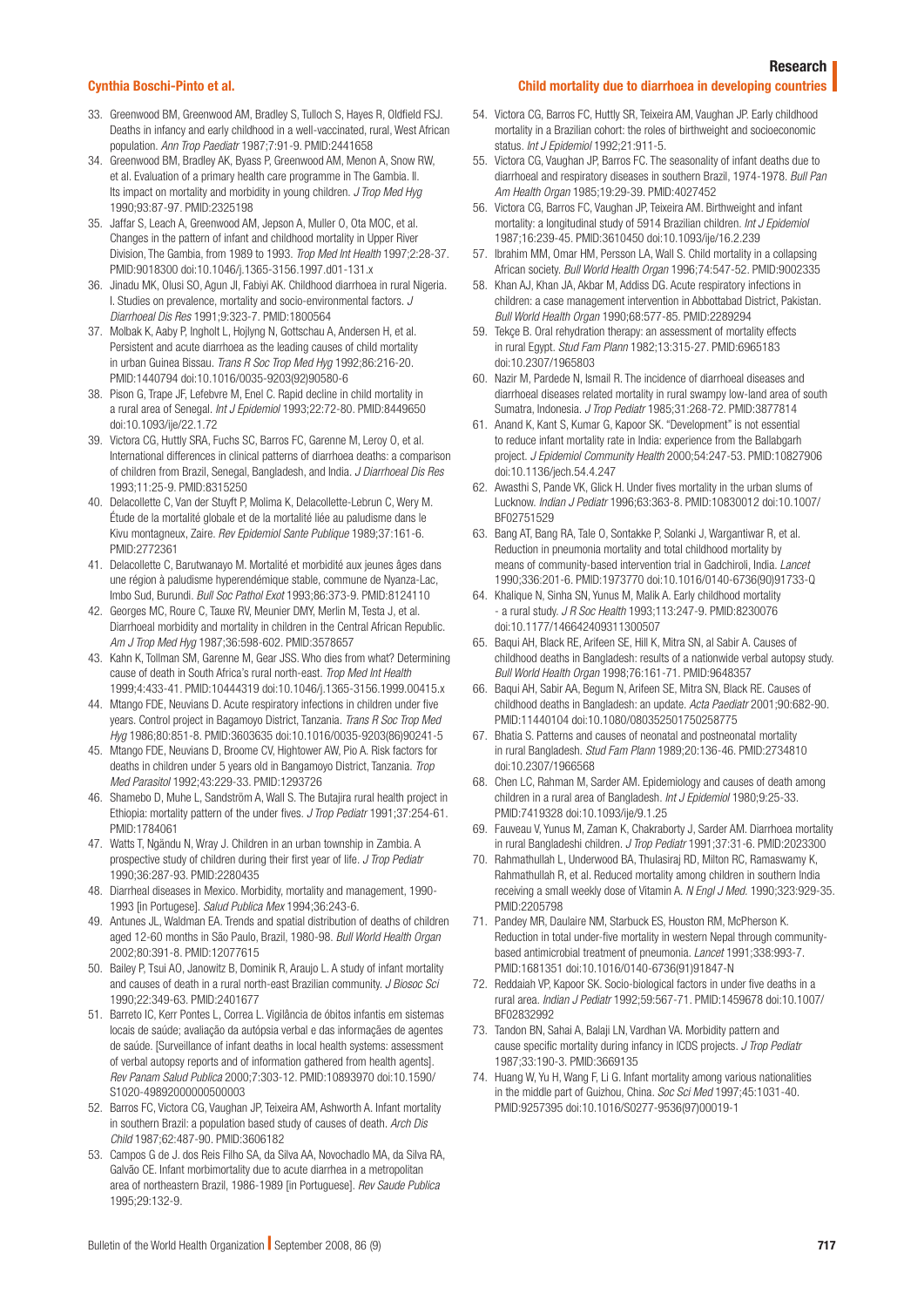# Table 1. Main characteristics of the studies included in the analysis

| <b>Reference</b> | <b>Country</b>                      | <b>Site</b>                                                                                      | <b>WHO</b><br>subregion <sup>a</sup> | <b>Period of</b><br>study <sup>b</sup> | No. of<br>under-5<br>deaths | <b>Proportion</b><br>of diarrhoea<br>deaths <sup>c</sup><br>(%) |
|------------------|-------------------------------------|--------------------------------------------------------------------------------------------------|--------------------------------------|----------------------------------------|-----------------------------|-----------------------------------------------------------------|
| 28               | Sierra Leone                        | Rural areas of the districts of western Area<br>and Porto Loko                                   | AFR D                                | 1988-93                                | 251                         | 12.7                                                            |
| 29               | Liberia                             | Robertsport and Bomi - urban areas;<br>Grand Mountain and part of Lofa counties<br>- rural areas | AFR D                                | 1984-85                                | 414                         | 13.7                                                            |
| 29               | Liberia                             | Robertsport and Bomi - urban areas;<br>Grand Mountain and part of Lofa counties<br>- rural areas | AFR D                                | 1986-88                                | 491                         | 12.1                                                            |
| $30\,$           | Gambia                              | Upper River Division - rural area                                                                | AFR D                                | 1988-89                                | 856                         | 18.0                                                            |
| 31               | Senegal                             | Pikine-Guédiawaye - urban suburb of<br>Dakar                                                     | AFR D                                | 1983                                   | 42                          | 26.2                                                            |
| 32               | Ghana                               | Kassena-Nankana District                                                                         | AFR D                                | 1989-91                                | 685                         | 29.7                                                            |
| 33               | Gambia                              | Rural area                                                                                       | AFR D                                | 1982                                   | 150                         | 16.3                                                            |
| 34               | Gambia                              | Rural area                                                                                       | AFR D                                | 1984-86                                | 171                         | 15.8                                                            |
| 34               | Gambia                              | Rural area                                                                                       | AFR D                                | 1985                                   | 316                         | 26.7                                                            |
| 35               | Gambia                              | Upper River Division - rural area                                                                | AFR D                                | 1989-93                                | 3776                        | 9.3                                                             |
| 36               | Nigeria                             | Akoko North                                                                                      | AFR D                                | 1987                                   | 120                         | 32.5                                                            |
| 37               | Guinea-Bissau                       | Bandim - urban area                                                                              | AFR D                                | 1987-90                                | 153                         | 32.2                                                            |
| 38               | Senegal                             | Mlomp - rural area in Ziguinchor region                                                          | AFR D                                | 1987                                   | 69                          | 20.3                                                            |
| 39               | Senegal                             | Niakhar district                                                                                 | AFR D                                | 1986                                   | 1517                        | 35.0                                                            |
| $40\,$           | Democratic Republic of<br>the Congo | Kivu - rural area                                                                                | AFR E                                | 1986-87                                | 358                         | 8.4                                                             |
| 41               | <b>Burundi</b>                      | Nyanza-Lac district - rural area                                                                 | AFR E                                | 1990-91                                | 160                         | 19.7                                                            |
| 42               | Central African Republic            | Bangui city - urban area                                                                         | AFR E                                | 1983                                   | 188                         | 19.1                                                            |
| 43               | South Africa                        | Rural area                                                                                       | AFR E                                | 1994                                   | 156                         | 38.9                                                            |
| 44               | United Republic of<br>Tanzania      | Bagamoyo district - rural area                                                                   | AFR E                                | 1983-84                                | 325                         | 16.9                                                            |
| 44               | United Republic of<br>Tanzania      | Bagamoyo district - rural area                                                                   | AFR E                                | 1985                                   | 347                         | 12.7                                                            |
| 45               | United Republic of<br>Tanzania      | Bagamoyo district - rural area                                                                   | AFR E                                | 1987                                   | 596                         | 14.8                                                            |
| 46               | Ethiopia                            | Butajira district - rural lowlands and<br>highlands; urban highland                              | AFR E                                | 1988                                   | 436                         | 8.7                                                             |
| $47\,$           | Zambia                              | Lusaka - Lima Ward                                                                               | AFR E                                | 1985                                   | 26                          | 18.2                                                            |
| 48               | Mexico                              | Nationally representative                                                                        | AMR B                                | 1990                                   | 85 957                      | 16.3                                                            |
| 48               | Mexico                              | Nationally representative                                                                        | AMR B                                | 1993                                   | 50 492                      | 12.8                                                            |
| $49\,$           | <b>Brazil</b>                       | S. Paulo, metropolitan area - urban area                                                         | AMR B                                | 1980-82                                | $\cdots$                    | 11.7                                                            |
| 49               | <b>Brazil</b>                       | S. Paulo, metropolitan area - urban area                                                         | AMR B                                | 1996-98                                | $\ldots$                    | 4.6                                                             |
| $50\,$           | <b>Brazil</b>                       | Trairi, Ceará - rural area                                                                       | AMR B                                | 1984-85                                | 101                         | 32.0                                                            |
| 51               | <b>Brazil</b>                       | Ceará - three municipalities in rural areas                                                      | AMR B                                | 1993-94                                | 215                         | 39.1                                                            |
| 52               | <b>Brazil</b>                       | Pelotas city - urban area                                                                        | AMR B                                | 1982-83                                | 244                         | 11.9                                                            |
| 53               | <b>Brazil</b>                       | S. Luis capital city, Maranhão - three<br>urban areas                                            | AMR B                                | 1989                                   | 32                          | 44.0                                                            |
| 53               | <b>Brazil</b>                       | S. Luis capital city, Maranhão - three<br>urban areas                                            | AMR B                                | 1986                                   | 92                          | 46.0                                                            |
| 54               | <b>Brazil</b>                       | Pelotas city - urban area                                                                        | AMR B                                | 1985                                   | 29                          | 20.0                                                            |
| 55               | <b>Brazil</b>                       | State of Rio Grande do Sul - two-thirds of<br>urban population                                   | AMR B                                | 1976                                   | 40 219                      | 14.7                                                            |